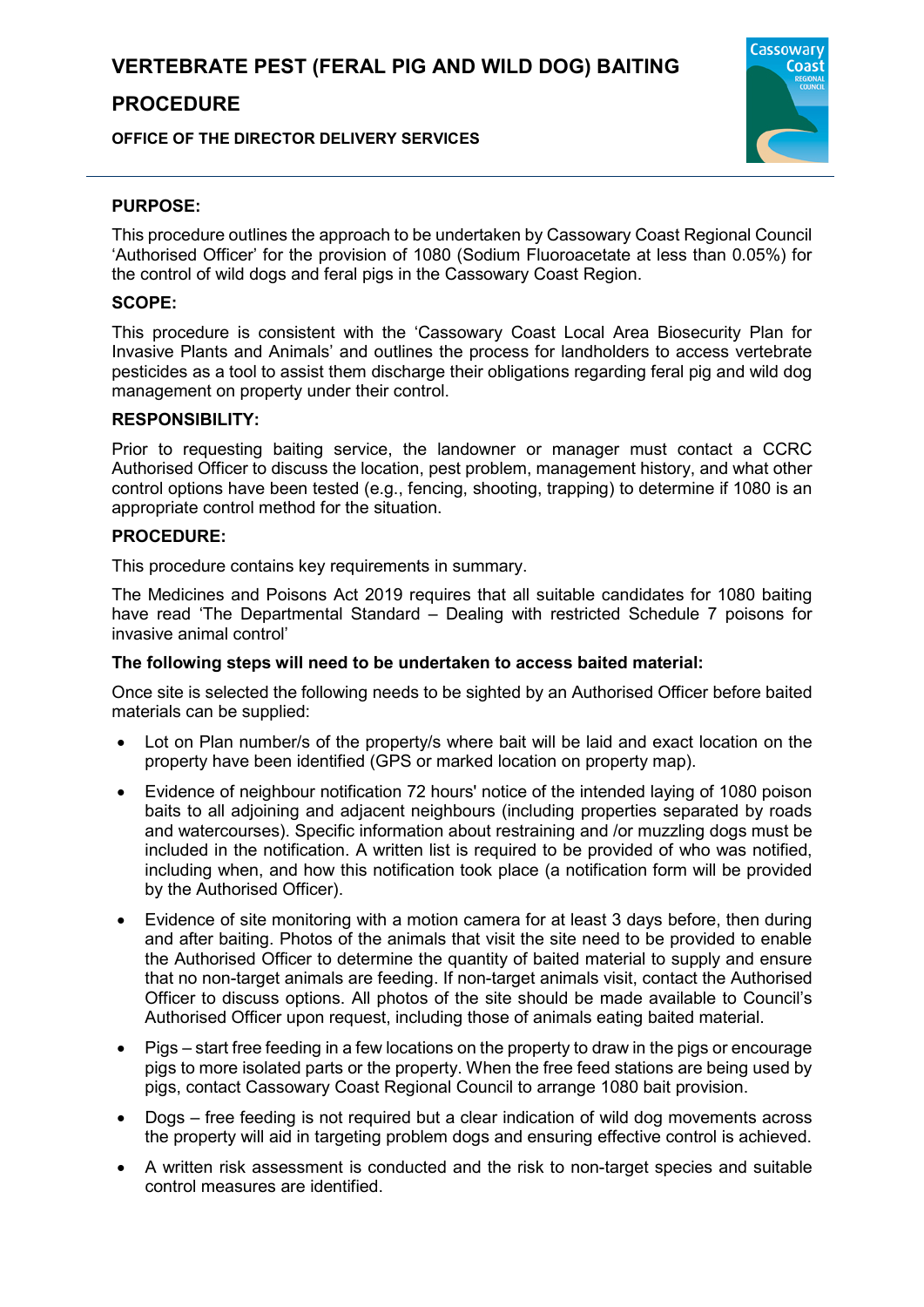# **VERTEBRATE PEST (FERAL PIG AND WILD DOG) BAITING**

## **PROCEDURE**

#### **OFFICE OF THE DIRECTOR DELIVERY SERVICES**



- If baiting for wild dogs, then evidence of wild dog presence or of stock damage is required before bait distribution can occur.
- If baiting on behalf of a landowner, a completed "Authority to Sign" form needs to be completed by the Owner or land manager giving permission to bait on their behalf and this must be provided to the Authorised Officer. An 'Authority to Sign' does not absolve a landholder from completing the above activities relating to monitoring, neighbour notifications or signage.
- Council encourages you to work collaboratively with neighbours to coordinate baiting effort to increase the effectiveness of the baiting event.
- Pigs Fruit Baits will typically be required to be laid in the late afternoon and collected first thing in the morning to reduce the risk to non-target animals.

### **At time of baiting:**

Application of baits:

1080 poison Baits **must** be:

- Placed in areas of recent feral pig/wild dog activity and in areas less frequented by nontarget animals.
- Pigs use physical barriers to exclude stock and wildlife but only allow feral pig's access to the bait station. Continue to monitor using cameras to ensure that only feral pigs are consuming baits. Stop baiting if non-target species are observed showing interest of interacting with the bait station during the baiting period.
- Dogs Meat baits should be tied approx. 250m apart or hidden beneath brush or logs to deter non-target animals from accessing baited material.

1080 poison Baits **must not** be:

- Divided or split into smaller portions.
- Spread in the open area.
- Used for more than three (3) consecutive days.
- Laid on any stock route or reserve for travelling stock.
- Laid within five (5) metres of a fenced boundary.
- Laid within five (5) metres from the edge of a formed public roadway.
- Laid within twenty (20) metres of permanent or flowing water bodies.
- Laid within one hundred and fifty (150) metres of a dwelling.
- Pigs Fruit baits are not to be used for more than 3 consecutive days

Other requirements while undertaking baiting program:

- The following incidents must be reported to the Chief Executive Queensland Health within two (2) business days of an event occurring.
	- Any poisoning or suspected poisoning of a person.
	- Any loss of theft of the poison.
- 1080 Warning signs will be supplied by the Authorised Officer, and it is the responsibility of the landowner to maintain signage. Warning signs must be put up immediately before